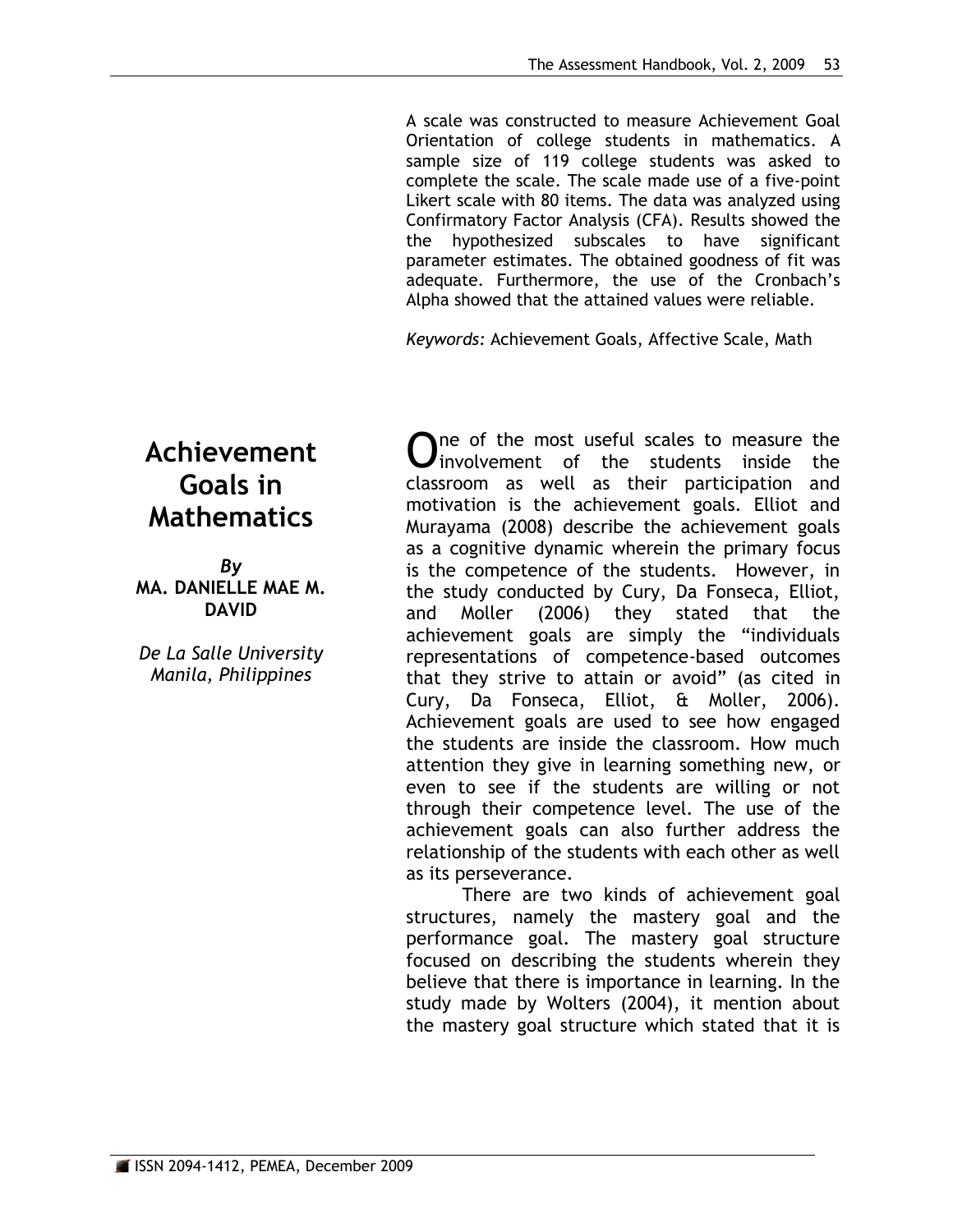"an environment in which the instructional practices, policies, and norms convey to students that learning is important, that all students are valued, that trying hard is important, and that all students be successful if they work hard to learn" (Midgley et al., 1998). Mastery goal are shown by individuals who value learning something as well as understanding and their mastery of the task. Another kind of achievement goal structure is the performance goal which shows the ability and capacity of the students. This kind of structure is based on the different level of performance of the students. Wolters (2004) again made mention of the performance goal structure as "an environment that communicates to students that being successful means getting extrinsic rewards demonstrating high ability, and doing better than others" (Midgley et al., 1998 as cited in Wolters, 2004). It shows how the students present themselves and also how they compare themselves with other students. This structure brings up the demonstrating ability of the students through their performance inside the classroom.

Certain points have been raised in the achievement goal orientation. As cited by Nicholls (1989, 1992) in the article of Kaplan et al, Nicholls pointed out that "success in a task is defined by deep understanding and that success in school can be achieved through strategies such as working hard, cooperating with others, helping others, and trying to understand " fall under the mastery goal. However, if the student "believed that success in a task is defined by demonstrating high ability and endorsed strategies for success such as trying to do better than others, impressing others, and behaving as if you like the teacher this shows that the student possesses the performance goal (Nicholls, 1989; 1992 as cited in Kaplan, Lichtinger & Gorodetsky, 2009).

In the study of Daron et al, they stated that the mastery goals is the "desire to acquire knowledge" while performance goals is the "desire to perform well compared with others" (as cited in Daron, Pulfrey, Butera, Dompnier, and Delmas, 2009).

There are two types of achievement goal orientation, the approach orientation and the avoidance orientation. The two types are used to classify the success and failure of an individual when it comes to achieving ones goal. The approach orientation refers to the "possibility of success while the avoidance orientation refers to the possibility of failure based on the performance being shown by the students" (Elliot, 1999 as cited in Kaplan, Lichtinger, & Gorodetsky, 2009).

Both the mastery and performance goal structure are considered as the competence of the students. Mastery as the intrapersonal standard focuses only on the learning of an individual and performance as the normative standard which focuses on an individual's performance (Elliot & Maruyama, 2008). In the study of Elliot and Maruyama (2008), they raised the valence dimension of competence which talked about the distinction between the approach and avoidance orientation. That the "competence may be valenced in terms of whether it is focused on a positive possibility to approach (i.e., success) or a negative possibility to avoid (i.e.,failure)" (as cited in Elliot and Maruyama, 2008). This gave rise to the revised achievement goal wherein they integrated the achievement goal structure with the achievement goal orientation. There are now four possible factors such as the *mastery-approach* which focused on students who are attaining task-based or the intrapersonal competence, the *performance-approach* which focused on students who are after the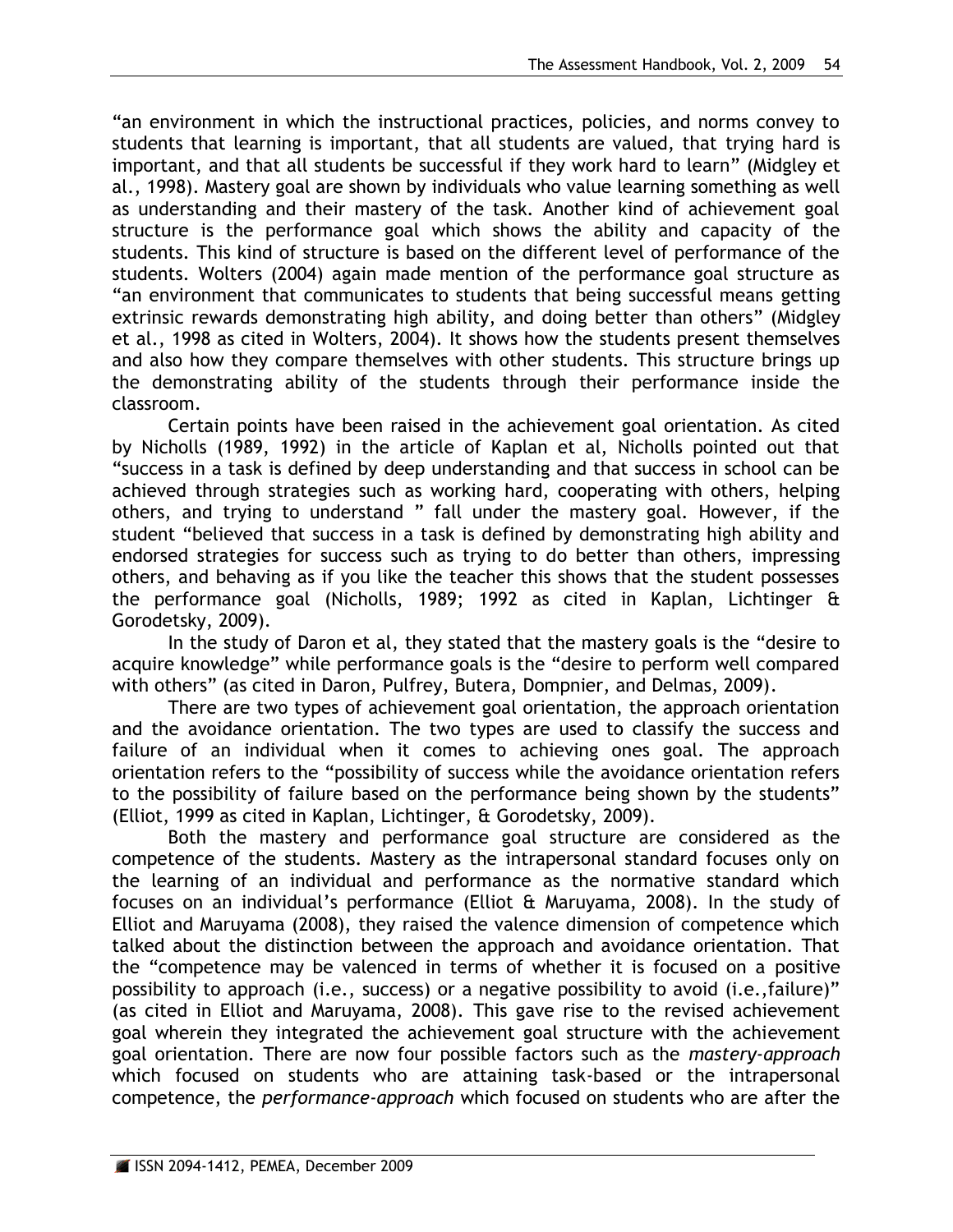normative competence, the *mastery-avoidance* which focused on the students who are avoiding task-based or the intrapersonal incompetence, and lastly, *performanceavoidance* which focused on the students who are avoiding normative incompetence (Elliot & Maruyama, 2008). Daron et al, mentioned that the division of the performance goals lead to performance approach goals which means that students are "trying to outperform others", while the performance avoidance goals means that students are "trying to not perform more poorly than others" (as cited in Daron, Pulfrey, Butera, Dompnier, and Delmas, 2009).

Kaplan, Lichtinger, and Gorodetsky (2009) as well made use of the achievement goal orientation in line with student's engagement in the classroom. The achievement goal orientation showed the different scenarios in which the student's engagement can be measured. Kaplan et al used the mastery approach goal as "engagement with the orientation towards increasing competence" mastery avoidance goal as "engagement with the orientation towards avoiding deterioration of competence or of missing opportunities for learning" performance approach goals as "engagement with the orientation toward demonstration of high ability" performance avoidance goal as "engagement with the orientation to avoid demonstration of low ability" (as cited in Kaplan, Lichtinger, & Gorodetsky, 2009).

In another study, Wolters (2008) explained the four achievement goals explicitly. Students who manifest the *Mastery Approach* are said to be focused on "learning as much as possible, overcoming a challenge, or increasing their level of competence" while students who manifest the *Mastery Avoidance,* are described as "students who work in order to avoid a lack of mastery or a failure to learn as much as possible" on the other hand, students who are said to manifest the *Performance Approach,* are said to be focused on students who "demonstrate their ability relative to others or want to prove their self-worth publicly" and lastly, students who manifest the *Performance Avoidance,* are described as "students who wish to avoid looking incompetent, lacking in ability, or less able than their peers" (as cited in Wolters, 2004).

# *Achievement Goal Theory*

Achievement goal theory propose that students' motivation and achievementrelated behaviors can be understood by considering the reasons or purposes they adopt while engaged in academic work (Ames, 1992; Dweck & Legget, 1988; Urdan, 1997 as cited in Wolters, 2004). It talks about the different responses of the students or reasons whenever they are engaged in academic work. The achievement goal theory shows the relationship of the students' competence, participation and engagement whenever they are inside the classroom.

The achievement goal theory "also proposes that the goal structure of an environment might affect students' motivation, cognitive engagement, and achievement within that setting" (Ames & Archer, 1988 as cited in Wolters, 2004).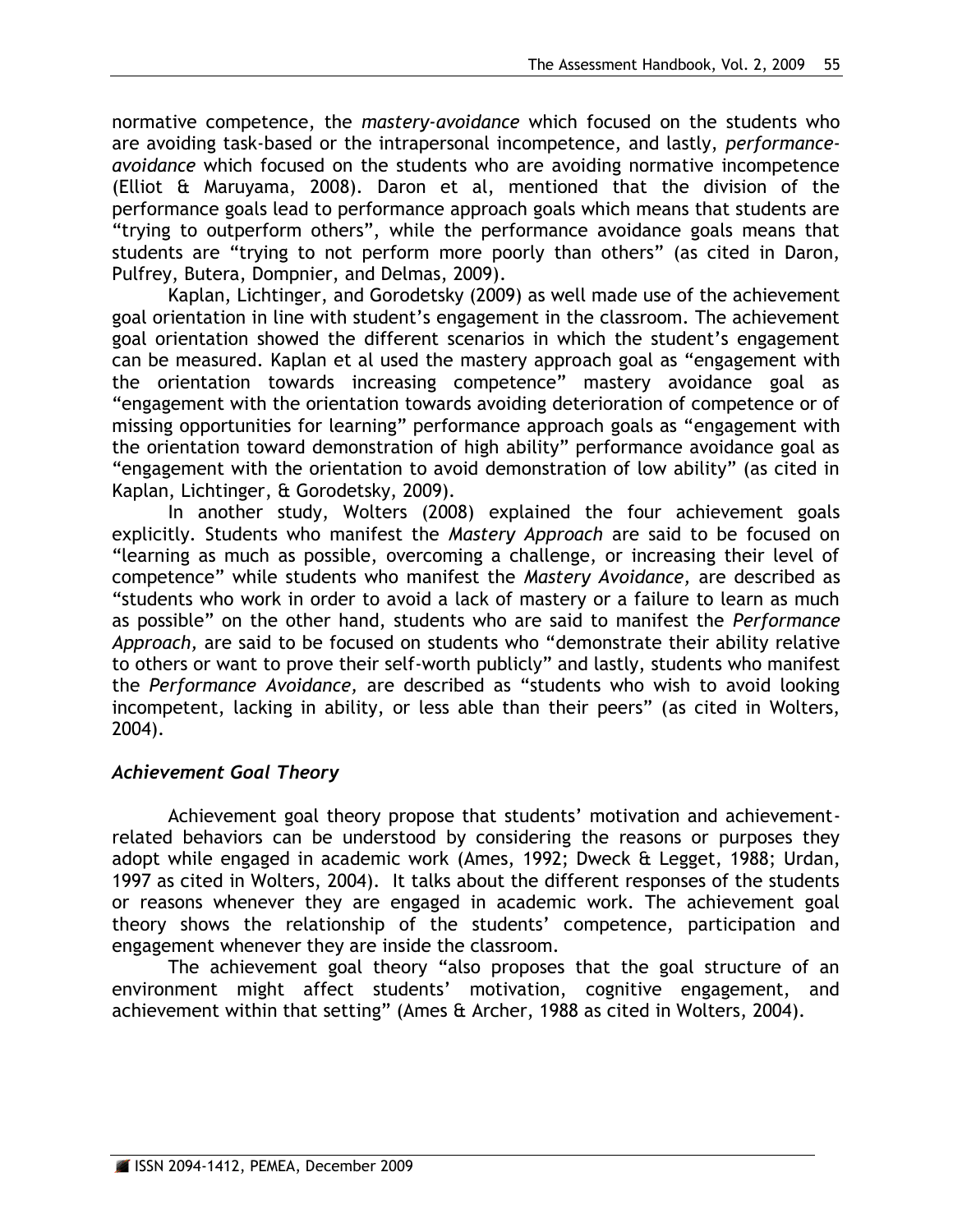The main factor measured in the preset study is the achievement goals which points out to four subscales namely: the mastery approach goal orientation, the mastery avoidance goal orientation, the performance approach goal orientation and the performance avoidance goal orientation.

#### **Method**

## *Test Design*

The test was designed using a five point Lickert scale. The scale was from "strongly agree" to "strongly disagree," making "5" as the highest and "1" as the lowest. Self-made statements were constructed and given to the participants asking them to check whether they agree or not in the items.

# *Participants*

A number of one hundred nineteen (119) students from a private college participated in the study. The researcher made sure that the students who answered the scale have a math subject or had taken a math before for reference. The sample participants have an age range from 17 years of age to 21.

## *Item Writing and Review*

There are four subscales, therefore there are 20 items given for each subscales having a total of 80 items. The test items were reviewed by a professor from with a doctorate degree. Some items were accepted but most of the items needed revisions. Comments had also been given to better improve the items. After the item review, the comments and suggestions were taken into consideration and revisions to the scale has been made.

# *Procedure*

The researcher asked the students if they have time to answer the scale, and if they are taking or at least were able to have taken a math subject in their school. The researcher explained to the students the use and purpose of the study. The students who participated in answering the scale were provided with a short introduction before they started answering. The researcher let the students read on the instructions given in the scale and stayed put if ever they would ask certain questions about the scale that they are to answer.

After answering the scale, the researcher thanked the students for their cooperation in taking time in answering the scale. The researcher then added that their answer in the scale will remain confidential and if ever there are still certain questions about the scale that are in need further explanations, the researcher would gladly answer them.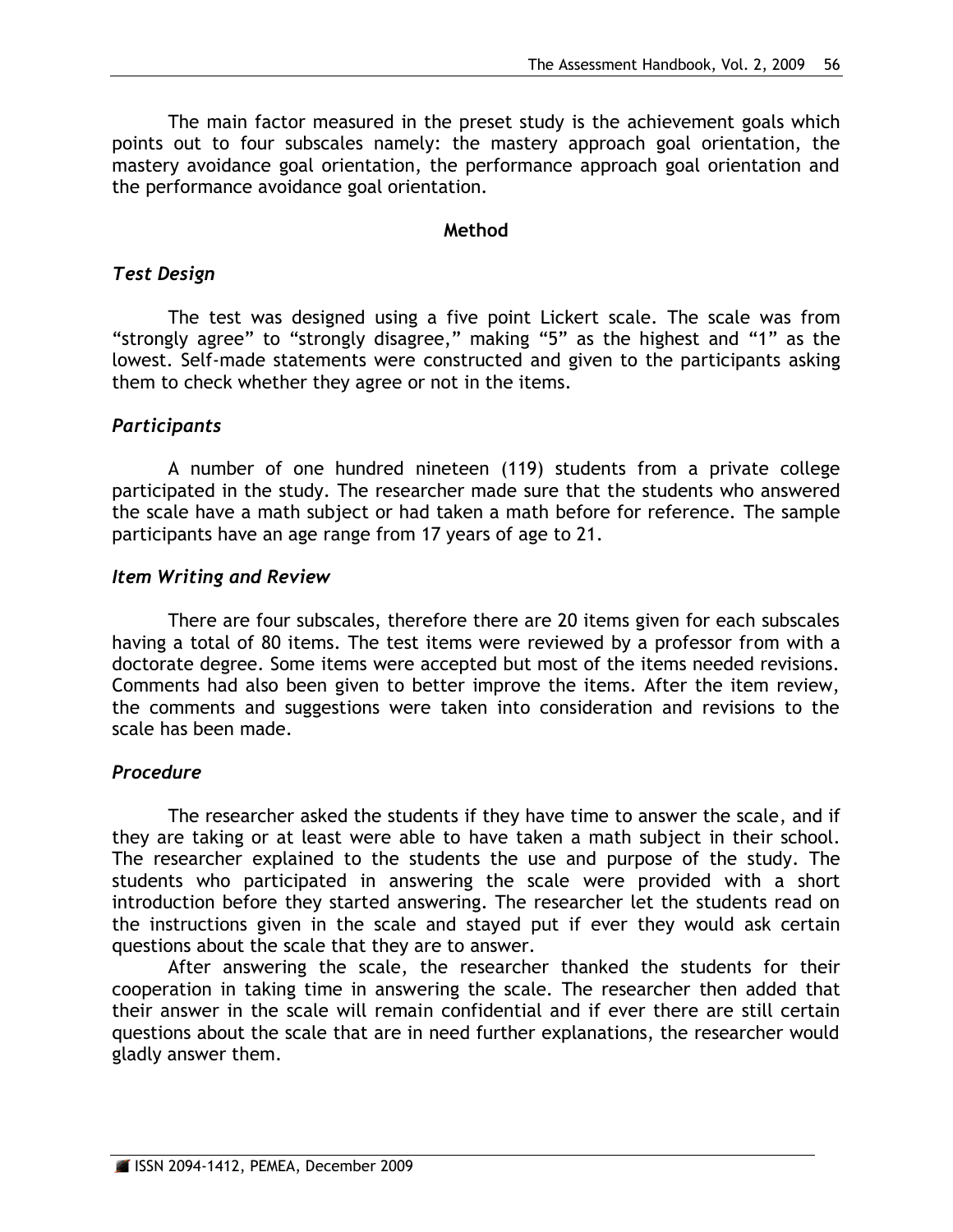## *Data Analysis*

The data gathered from the 119 participants was analyzed using the use of the Confirmatory Factor Analysis. The use of the Confirmatory Factor Analysis allowed the researcher to interpret the significance of the factors as well as the goodness of fit. The Goodness of Fit Indices was also needed in the data analysis, to compare the data and see if the given results were of good fit or not. And the Cronbach's alpha was used to test the reliability of the scale.

#### **Results**

The achievement goal scale was administered to 119 participants. The proposed model was tested using Confirmatory Factor Analysis or the CFA. The CFA also allowed to test the Goodness of Fit of the model. However, the results also showed some non-significant values and bad fit of the factors.

#### **Table 1** *Distribution of Scores*

| <b>Factors</b>           | M    | SD  | Min  | Max  | $95\%CI(-)$ | $95\%CI(+)$ | Skewness | Kurtosis |
|--------------------------|------|-----|------|------|-------------|-------------|----------|----------|
| Mastery<br>Approach      | 3.60 | .36 | 1.75 | 4.30 | 3.45        | 3.85        | $-1.98$  | 7.52     |
| Mastery<br>Avoidance     | 3.22 | .40 | 2.15 | 4.50 | 3.00        | 3.45        | .05      | .85      |
| Performance<br>Approach  | 3.14 | .54 | 1.60 | 4.65 | 2.80        | 3.50        | $-0.27$  | .69      |
| Performance<br>Avoidance | 3.22 | .55 | 1.30 | 4.40 | 2.90        | 3.65        | $-0.85$  | 1.04     |

Among the subscales, the Mastery Approach or the MAP showed the highest mean (3.60) followed by the Mastery Avoidance and Performance Avoidance which got the same value of 3.22 and the lowest was the Performance Approach (3.14). The lowest for the SD is the Mastery Approach (.36), followed by the Mastery Avoidance (.40), Performance Approach (.54) and the highest Performance Avoidance (.55). Furthermore, the highest in Kurtosis was the Mastery Approach (7.52) while the lowest value was the Performance Approach (.69).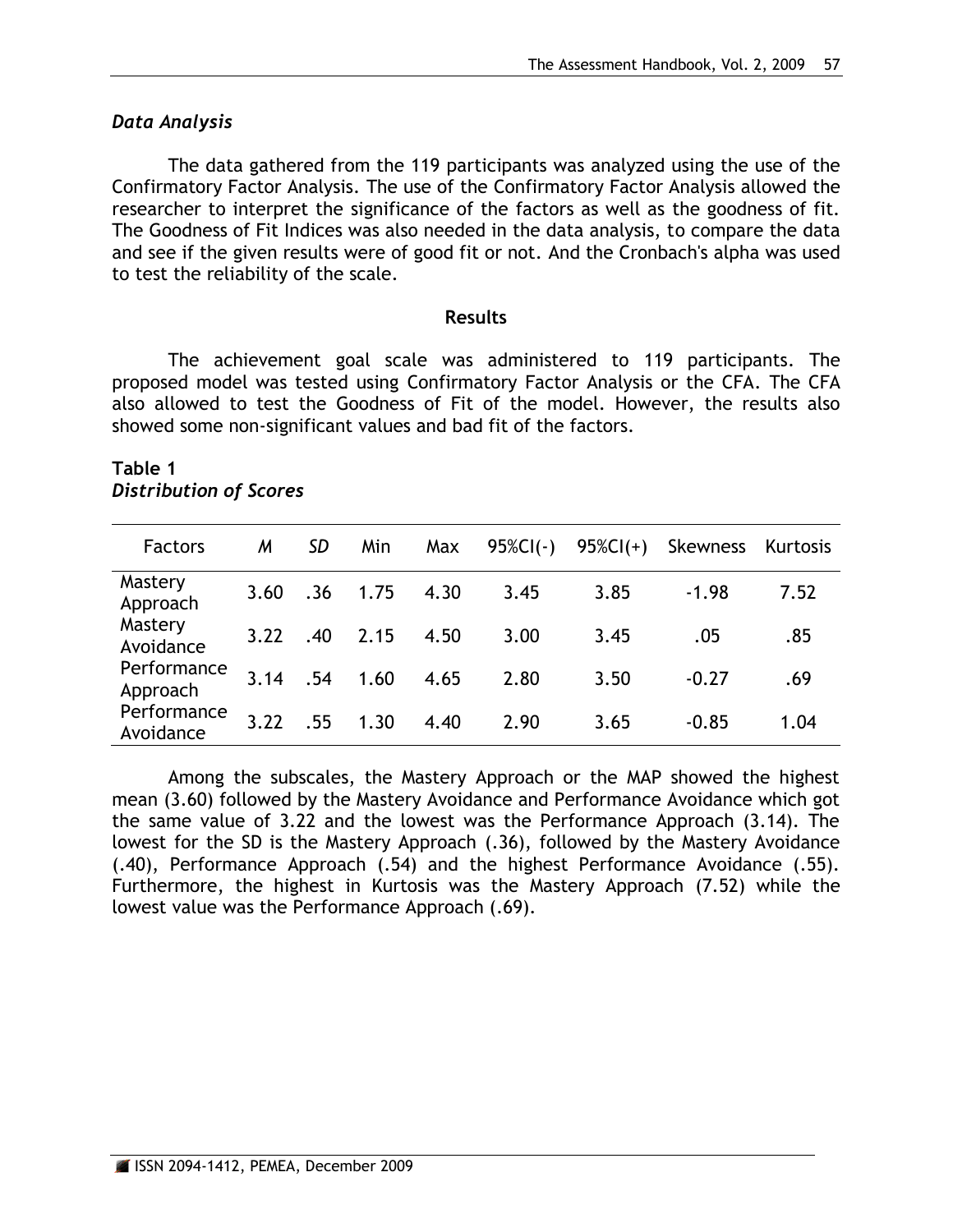|                          | <b>MAP</b> | <b>MAV</b> | <b>PAPA</b> | <b>PAV</b> |  |
|--------------------------|------------|------------|-------------|------------|--|
| MAP<br>MAV<br>PAP<br>PAV | ---        |            |             |            |  |
|                          | $.24*$     | ---        |             |            |  |
|                          | .01        | .13        | ---         |            |  |
|                          | $-.02$     | .03        | $.46*$      | $- - -$    |  |

## **Table 2** *Convergent Validity*

*Note.* MAP= Mastery Approach; MAV=Mastery Avoidance; PAP=Performance Approach; PAV=Performance Avoidance. \*p<0.05

Convergent validity was conducted by correlating the factor scores of the subscales. The results showed significant correlation of the MAP and MAV (.24\*) as well as PAP and PAV (0.46\*).

## **Table 3** *Cronbach's Alpha Reliability*

|                             | Cronbach's Alpha |
|-----------------------------|------------------|
| Mastery Approach (MAP)      | .81              |
| Mastery Avoidance (MAV)     | .73              |
| Performance Approach (PAP)  | .87              |
| Performance Avoidance (PAV) | .87              |

The items per subscale showed high reliability by means of the Cronbach's Alpha. The Performance Approach (.87) as well as the Performance Avoidance (.87) was able to have the highest value than the rest of the Achievement Goal subscales. However, the Mastery Avoidance (.73) attained the lowest value.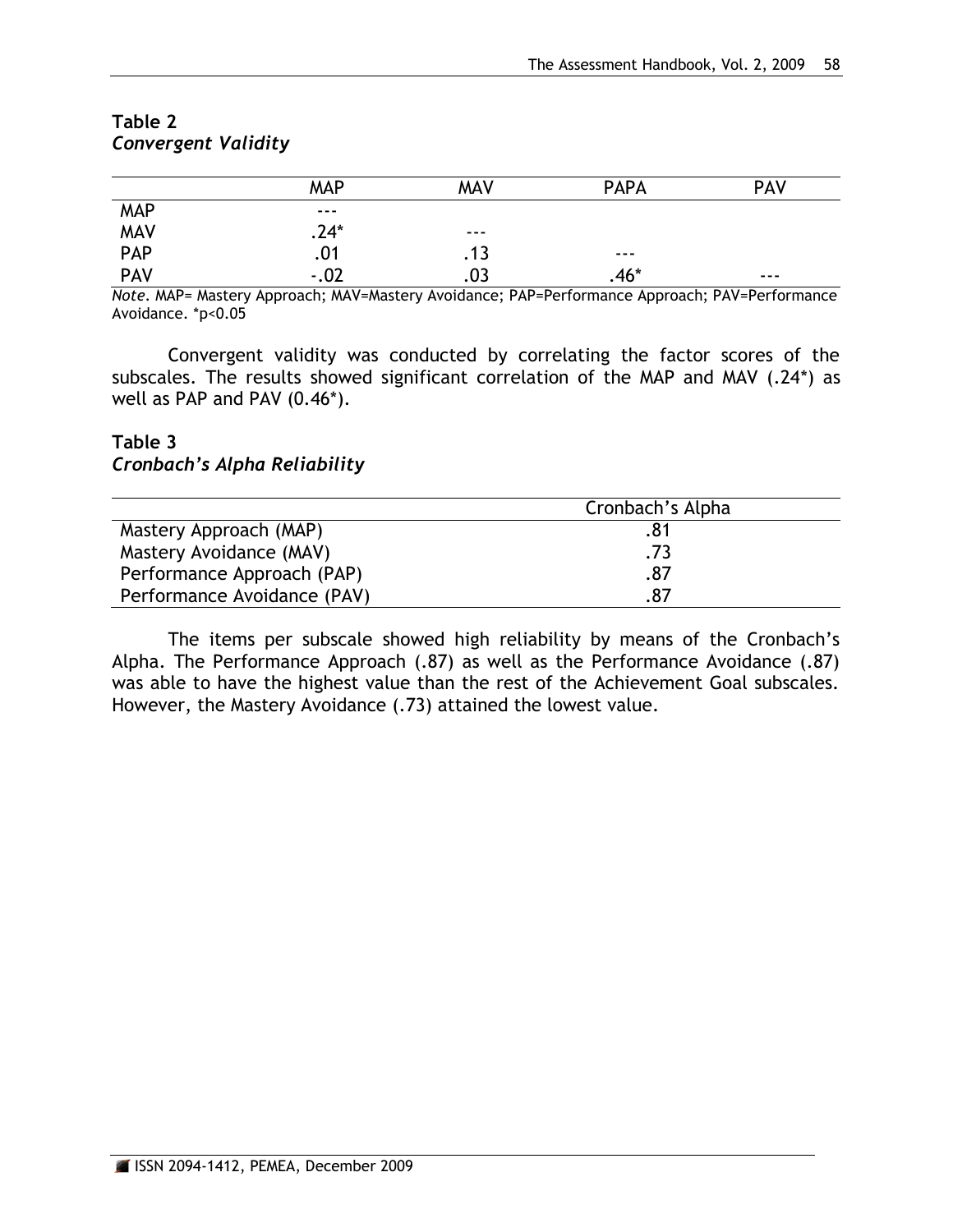

# **Figure 1** *Measurement of Achievement Goals Subscales using Confirmatory Factor Analysis*

*Note*. MAP=Mastery approach, MAV=Mastery avoidance, PAP=Performance approach, PAV=performance avoidance.

Results from the Confirmatory Factor Analysis showed that all the subscales of of the achievement goal in mathematics have a significant value.

The Goodness of Fit shows the support of the hypothesized structure. Adequate fit was obtained for the model. The Discrepancy Function 0.002 as well as the Maximum Likelihood or the Chi Square (0.23) and Root Mean Square or the Standardized Residual (0.015) all showed goodness of fit. For the Advanced Non Centrality Based Indices, the Steinger-Lind RMSEA Index (0.000), McDonald Noncentrality Index (0.98) and the Population Gamma Index (0.98) that also showed goodness of fit. A number of Single Sample Fit Indices also showed goodness of the items such as the Joreskog GFI (0.99), Joreskog AGFI (0.99), Akaike Information Critereon (AIC) which had 0.15, and Bentler-Bonett Normed Fit Index which had 0.99 which all showed goodness of fit.

Other simple sample indices were also measured such as the Schwarz's Bayesian Criterion which had a value of (0.37), Browne-Cudeck Cross Validation Index (0.16), Independence Model Chi-Square (37.87), Independence Model df (6.00), Bentler-Bonette Non-Normed Fit Index (1.15), Bentler Comparative Fit Index (1.00), James-Mulaik-Brett Parsimonious Fit Index (0.17), Bollen's Rho (0.97) and Bollen's Delta (1.02).

## **Discussion**

The use of the Confirmatory Factor Analysis shows the number of common factors and if those factors fit the model to the observed data. It also shows support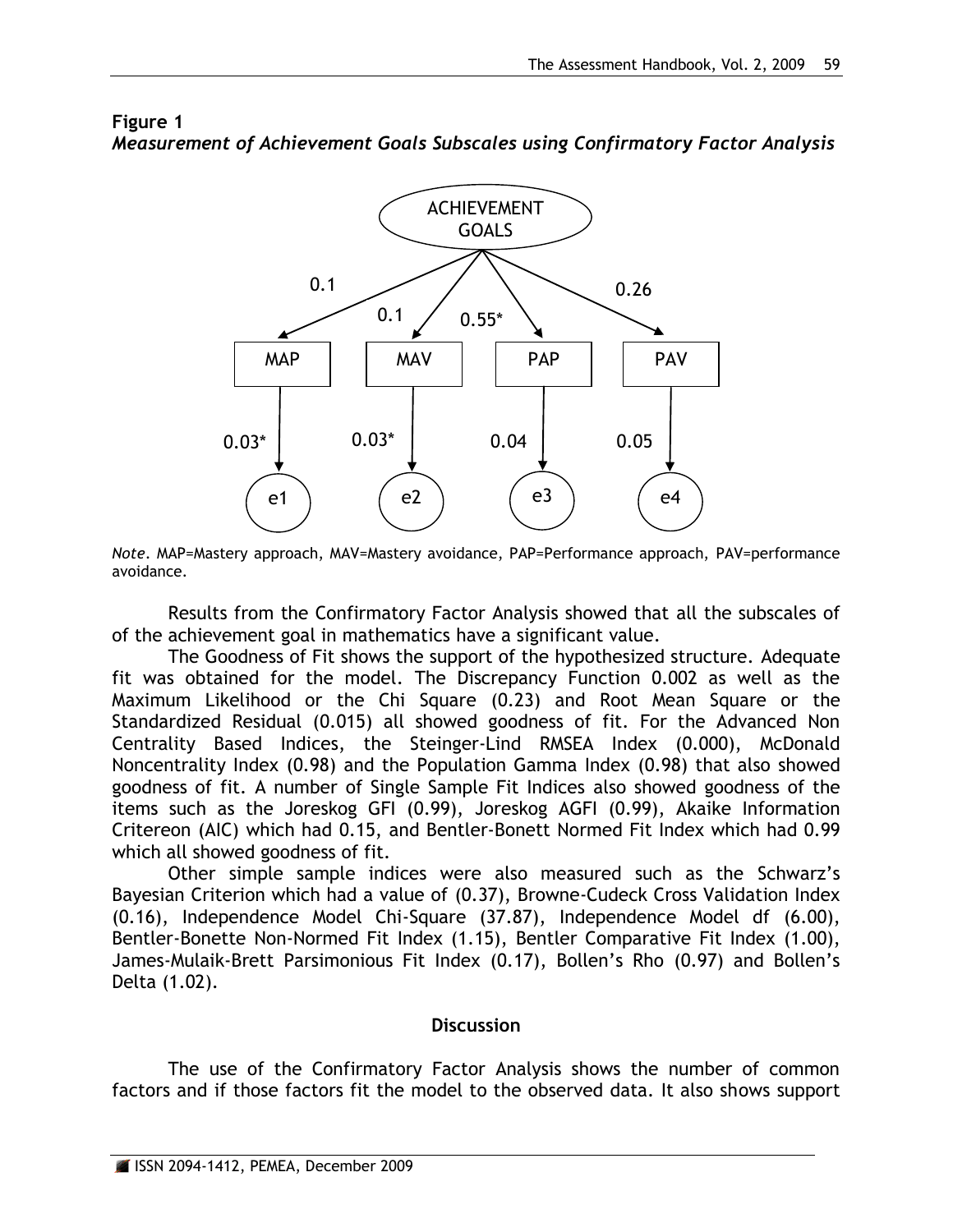to the hypothesized structure such as the achievement goals are said to measure four subscales. Furthermore, it also measures the participation and motivation of the students. Under this factor are four subscales that further support achievement goal which are the mastery approach, mastery avoidance, performance approach and performance avoidance. The items in the mastery approach show the focus of the students on intrapersonal competence. For the mastery avoidance, it shows the intrapersonal incompetence, where the students try to avoid the task. For the performance approach, the focus of the items is on the students' normative competence, while the performance avoidance focused on the students' avoidance in normative incompetence. In this study, it showed in the results that the items formed under their respective factors turned to be significant. Such as in the use of the CFA, it showed that only all of the subscales attained the significant value. Also, to further support the factor structure of achievement goals, the models' goodness of fit indices were also tested. It showed that the model with four subscales attained an adequate fit. The goodness of fit was measured among the basic indices, non-centrality Indices and the single sample indices. Most of the values acquired shows that the scale is in good fit.

The reliability of the scale was further determined using Cronbach's alpha. The mastery approach had a value of .81, the mastery avoidance had a value of .73, the performance approach had a value of .87 which is also the same with the performance avoidance. All of the subscale showed scores that are close to 1.

The sample size affected by the results of the present study. There was only 119 students as participants who answered the scale. And since the data made use of the CFA, it is in need of a larger sample size. It is suggested that future studies have at last a sample size with high statistical power (N=380) students to be part of the study to achieve the significant results. However, even if the there was a lack of participants in the study, some of the results showed significance. But of course, to have a better understanding and interpretation of the study, the need for a larger range of data is needed.

# **References**

- Butera, F., Daron, C., Delmas, F., Dompnier, B., & Pulfrey, C. (2009). Achievement goal promotion at university: social desirability and social utility of master and performance goals. *Journal of Personality and Social Psychology, 1*, 119-134.
- Cury, F., Da Fonseca, D., Elliot, A. J., & Moller, A. C. (2006). The social-cognitive model of achievement motivation and the 2x2 achievement goal framework. *Journal of Personality and Social Psychology, 4*, 666-679.
- Elliot, A. J., & Murayama, K. (2008). On the measurement of achievement goals: Critique, illustration, and application. *Journal of Educational Psychology, 3*, 613-628.
- Elliot, A. J., Maier, M. A., & Pekrun, R. (2009). Achievement goals and achievement emotions: Testing a model of their joint relations with academic performance. *Journal of Educational Psychology, 1*, 115-135.
- Kaplan, A., Gorodetsky, M., & Lichtinger, E. (2009). Achievement goal orientations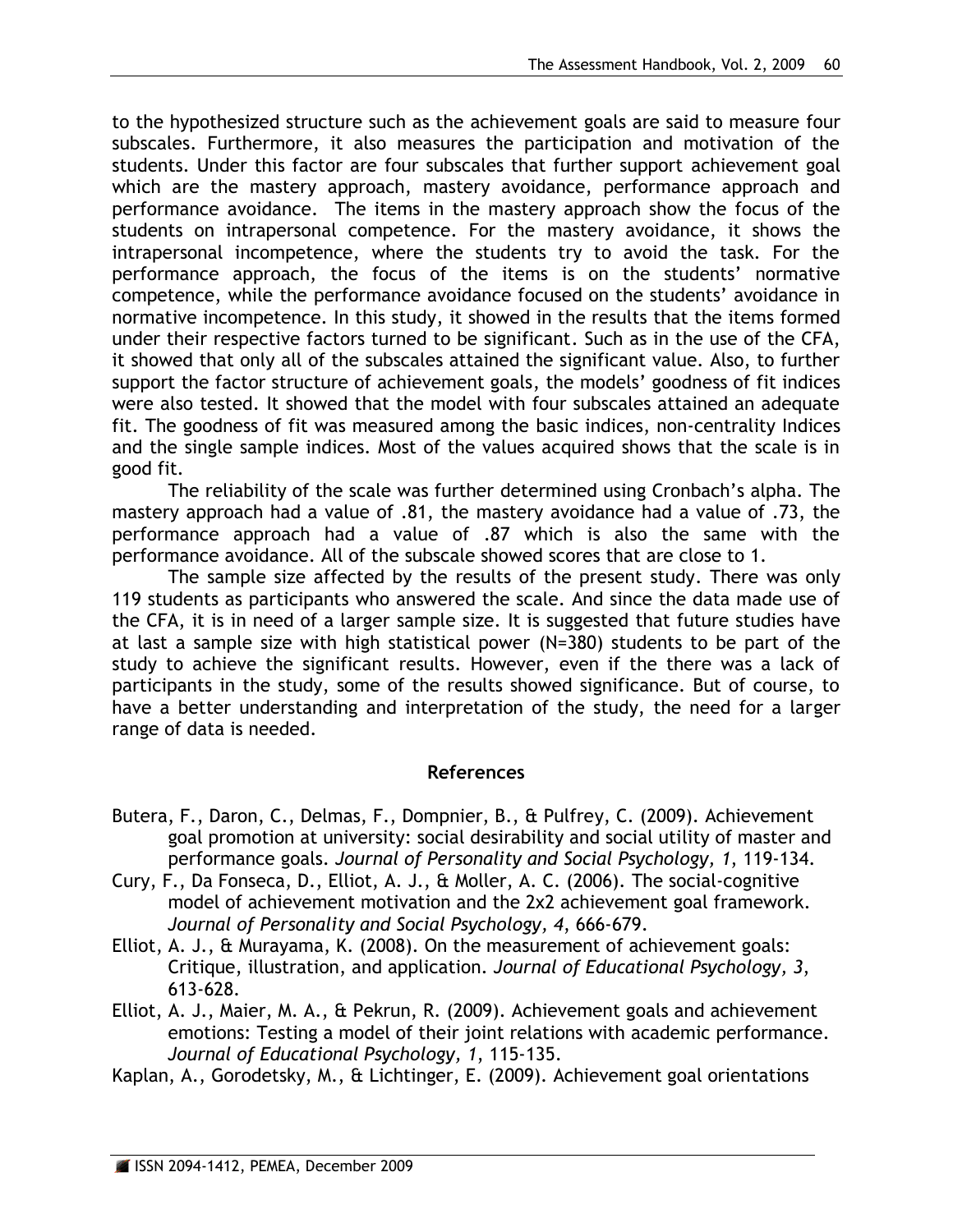and self regulation in writing: an integrative perspective. *Journal of Educational Psychology, 1*, 51-69.

Wolters, C. A. (2004). Advancing achievement goal theory: using goal structures and goal orientations to predict students' motivation, cognition, and achievement. *Journal of Educational Psychology, 2*, 236-250.

# **Appendix Revised Items**

- 1. I try to memorize the formulas needed for problem solving.
- 2. I strive to understand the content of the whole lesson as carefully as possible.
- 3. I enjoy learning new topics.
- 4. I study hard for exams.
- 5. I enjoy memorizing formulas.
- 6. I actively participate in class.
- 7. I do not chat with my seatmate especially when there is a new topic being taught.
- 8. I go to school everyday.
- 9. I listen to the lessons attentively.
- 10. I learn so many things whenever I go to school.
- 11. Learning is fun.
- 12. Learning something new from the lesson makes me happy.
- 13. I try to familiarize myself with the computations for each formula.
- 14. I copy notes during discussions.
- 15. I avoid cutting classes.
- 16. I stay up all night to study for the test the next day.
- 17. Whenever I get home, I immediately go to my room and study.
- 18. I spend more time studying than watching television.
- 19. I'd rather listen to my teacher rather than my seatmate.
- 20. After classes, I usually go to the library to study.
- 21. It makes me worry that I am not learning enough of the topic given.
- 22. I strive to avoid having an incomplete understanding of the lesson.
- 23. I think I learn less of the topic.
- 24. Whenever there is a new topic, I feel that I learned only few from it.
- 25. I am scared whenever I cannot understand the computations.
- 26. Sometimes, I am terrified that I am the only one in class who doesn't have a full understanding of the lesson.
- 27. I strive to at least learn something rather than nothing.
- 28. I feel that I am not learning from my past lessons.

29. I feel that I have a less awareness of what is needed to do whenever we have problem solving.

30. I feel that I always have an incomplete understanding when it comes to computations.

31. I am satisfied even if I just have a little understanding of the lesson.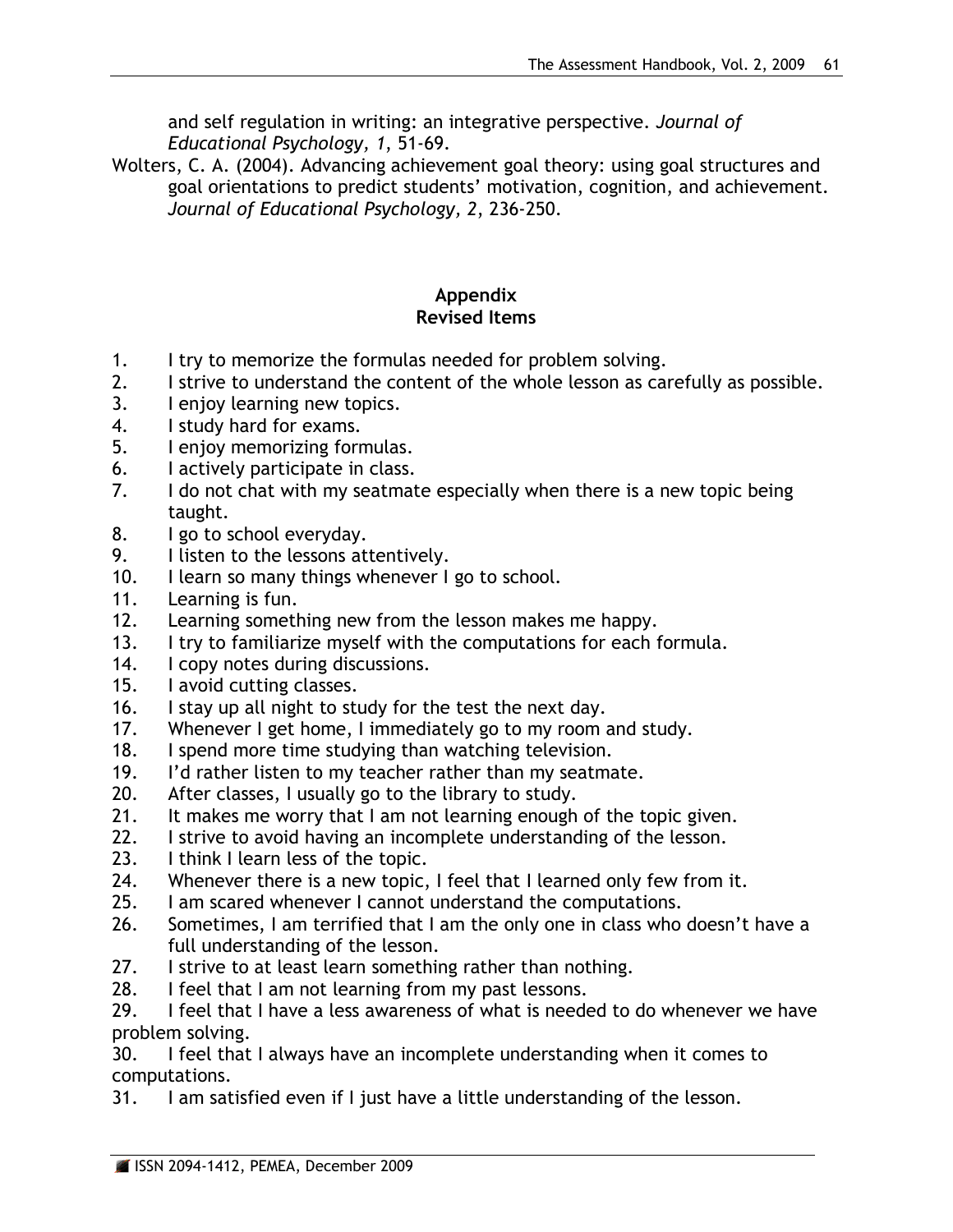- 32. I feel worried whenever I cannot understand the steps in problem solving.
- 33. After attending classes, I feel like I did not learn much of everything that was discussed.
- 34. Every time we would have a quiz on computations I always forget the next step.
- 35. I am striving to avoid an insufficient memory of the formulas needed for the tests.
- 36. During tests, I feel like I could not answer half of it.
- 37. It is hard for me to remember the step by step computations.
- 38. During problem solving, I usually forget the formula that is needed.
- 39. At the start of the period, I already have a feeling that I will not learn much from it.
- 40. When it comes to numbers, I usually have mental blocks.
- 41. My goal is to have higher grades than the other students.
- 42. I love competition.
- 43. My goal is to make sure that I do better than the other students.
- 44. It is important for me to perform better than other students.
- 45. I ask for bonus points to make my grade higher.
- 46. I make sure that my grades will all be 4.0.
- 47. It is important for me to excel especially during periodical tests.
- 48. To become first in class is my top goal.
- 49. During exams, I make sure that I get the highest score.
- 50. I make sure that my grades are higher than my classmates at all times.
- 51. My goal is to pass the test.
- 52. I strive to be the top 1 in the class.
- 53. I try my best in beating my classmates in by having the highest score especially in math.
- 54. Being on top of everyone is one of my priorities.
- 55. My goal is to have a grade that will stand out of the whole class.
- 56. Every time we would have a quiz, I compete with my friends on whose going to get the highest grade.
- 57. During recitations, I make sure that the teacher calls me more than my classmates.
- 58. I do not help my classmates during problem solving activities in the classroom so that I'll be the only one to get the highest grade.
- 59. I do my best to excel in class.
- 60. I make sure that the teacher would give me more compliments than my classmates.
- 61. My aim is to at least have a passing grade rather than a failing mark.
- 62. I strive to avoid performing worse than my classmates during exams.
- 63. My goal is to avoid having the lowest grade in problem solving compared to others.
- 64. I try my best to avoid having the lowest score in seat works.
- 65. During graded recitations, I feel embarrassed whenever I give out wrong answer.
- 66. I am worried whenever I feel than I have the lowest rank in class.